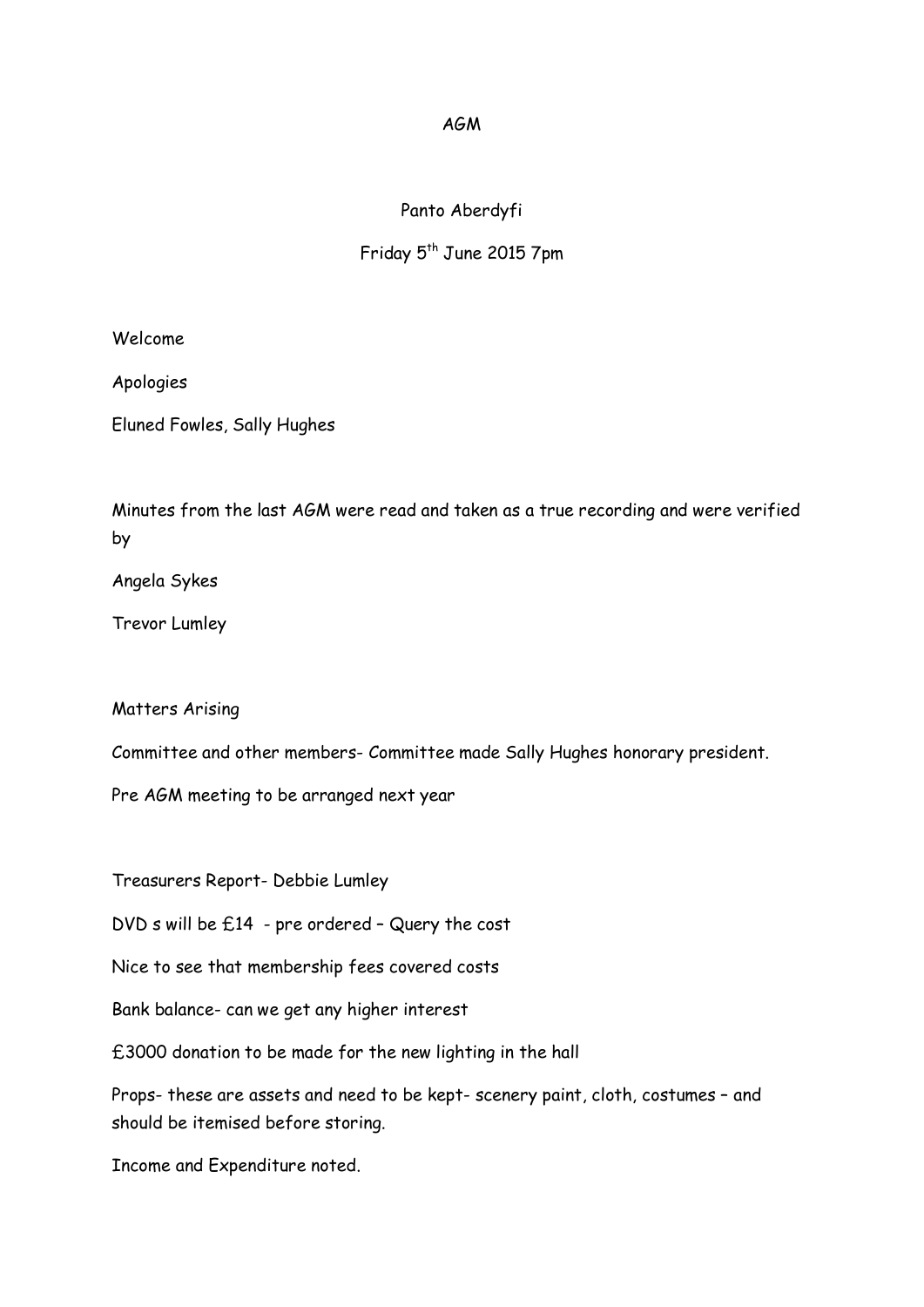Number of Panto tickets sold this year were less

Chairman s report

Good year for Panto

Good Script – had help from Limelight Scripts.

Won the raft race

Lighting upgrade went well

DVD screening was a success – 80 people attended- 300 members- perhaps open it up more next time to the public- chance to get new members

Selling of DVD s – Should we offer them to the public ?

Thanks to Trevor Lumley as chairman

## Neuadd Dyfi

Arts Council lighting grant – Concern regarding the stage – structural engineer came out- needs to be gutted and replaced- complete rebuild – no large numbers of people may be on the stage at any one time – 2 possibilities for grants – mantel Gwynedd / Gwynedd Council

The grid and the curtains are old

Stage grid would cost about £7500 – Complete set of curtains £11500 Steels £10000

Bid to be put into the Theatres Trust

2 Companies in mind to carry out the stage replacement

Donations have come in from the Communities who have used the hall – Tywyn and Aberdyfi need to be informed of the funds needed and would they be able to help with fundraising activities

We can set up a My Donate Page

Su will put details onto Facebook